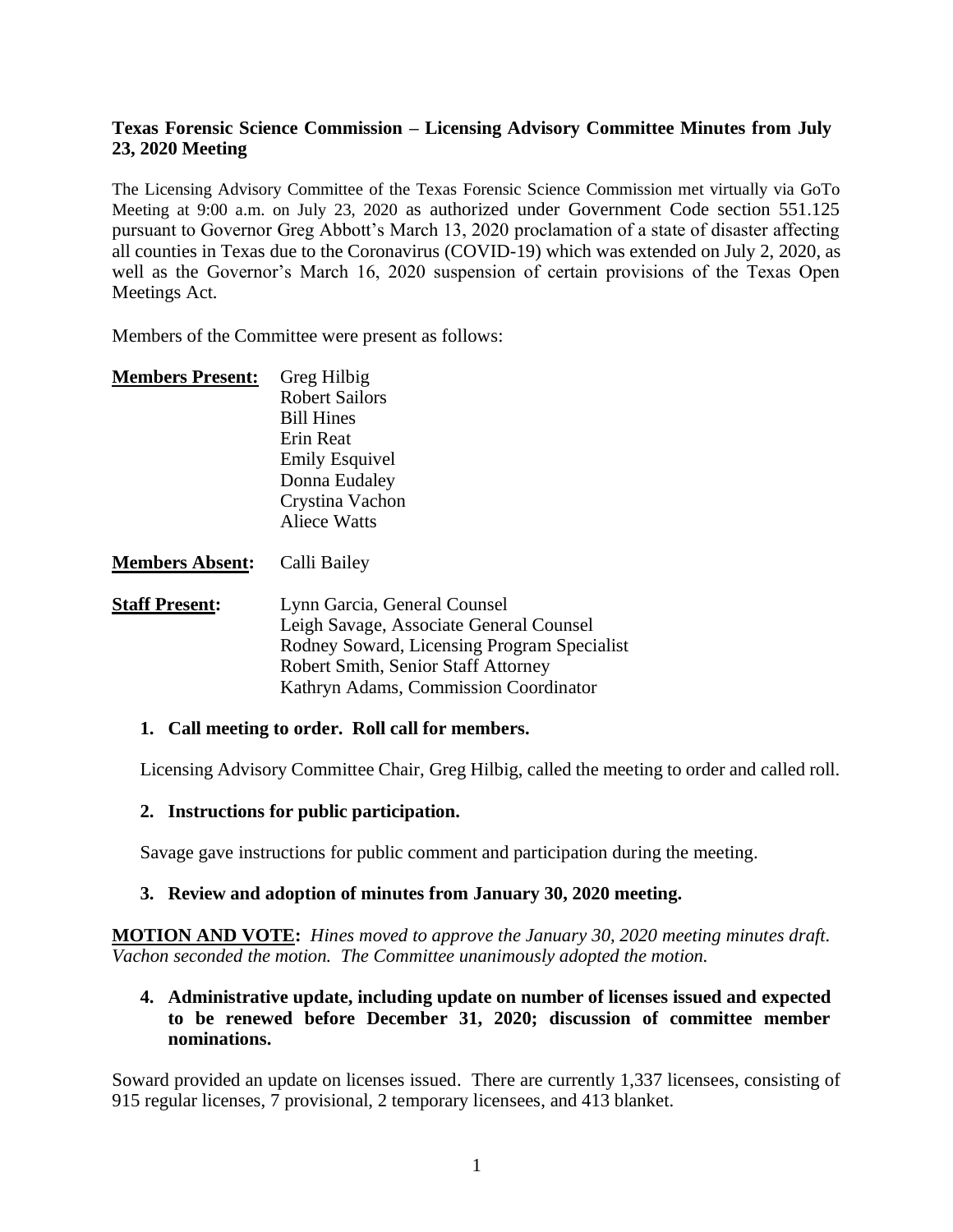# **5. Review any outstanding statistics course evaluation requests.**

Garcia gave an update on the statistics course taught by Dr. Cliff Spiegelman in light of his passing*.* All of the currently enrolled students were offered the option to enroll in a summer session statistics course taught by Dr. Buzzini at Sam Houston State University for the July 1- July 31 term. One student who had already finished Dr. Spiegelman's coursework took Dr. Spiegelman's exam with the assistance of Dr. Michael Longnecker from Texas A&M University. Garcia discussed a variety of options for future licensees looking to fulfill the statistics requirement, including the possibility of collaborating with the Center for Statistics and Applications in Forensic Evidence ("CSAFE"). Garcia sent the current (Spiegelman) course material to CSAFE so they can begin developing content for the course. Once Garcia has the course content, she will circulate it to the licensing committee for review. NMS also expects to offer their statistics course virtually before the end of the year.

# **6. Discuss and evaluate any outstanding continuing forensic education (CFE) requests; discuss approval process for software and other instrument trainings.**

There were no outstanding CFE review requests. Members discussed which types of software and other instrument trainings should count towards CFE. Members agreed that software and instrument training in the regular course of an analyst's work (*e.g., training on how to do DNA mixture interpretation using STRmix software)* should not count for CFE credit. However, software and instrument training activities that are part of a more extensive training to build expertise beyond baseline knowledge of the software or instrument operation (*e.g., training on a novel or new technique on an analytical method provided by a subject matter expert that is external to the analyst's employing laboratory) count for CFE credit.* 

Members directed staff to draft and publish the revised provision in the CFE guidelines.

**MOTION AND VOTE:** *Eudaley moved to adopt the proposed revisions to the licensing program Continuing Forensic Education Guidelines regarding software and instrument training as discussed. Reat seconded the motion. The Committee unanimously adopted the motion.* 

#### **7. Discuss and make recommendations on any specific coursework and minimum education requirement transcript review requests.**

There were no outstanding specific coursework or minimum education requirements for review.

# **8. Review outstanding licensing rules and proposed rule concepts for approval, including rule addressing continuing forensic education requirements for analysts adding a discipline during the current license cycle.**

Savage discussed the proposed rule that creates a timeline based on an analyst's license expiration date for requiring supplemental discipline-specific CFE in the added discipline.

Under the current rule, forensic analysts adding a discipline are required to complete 8 hours of CFE specific to the supplemental discipline before their license expires, without regard to the date they add the extra discipline to their license. The rule amendment requires 1) no CFE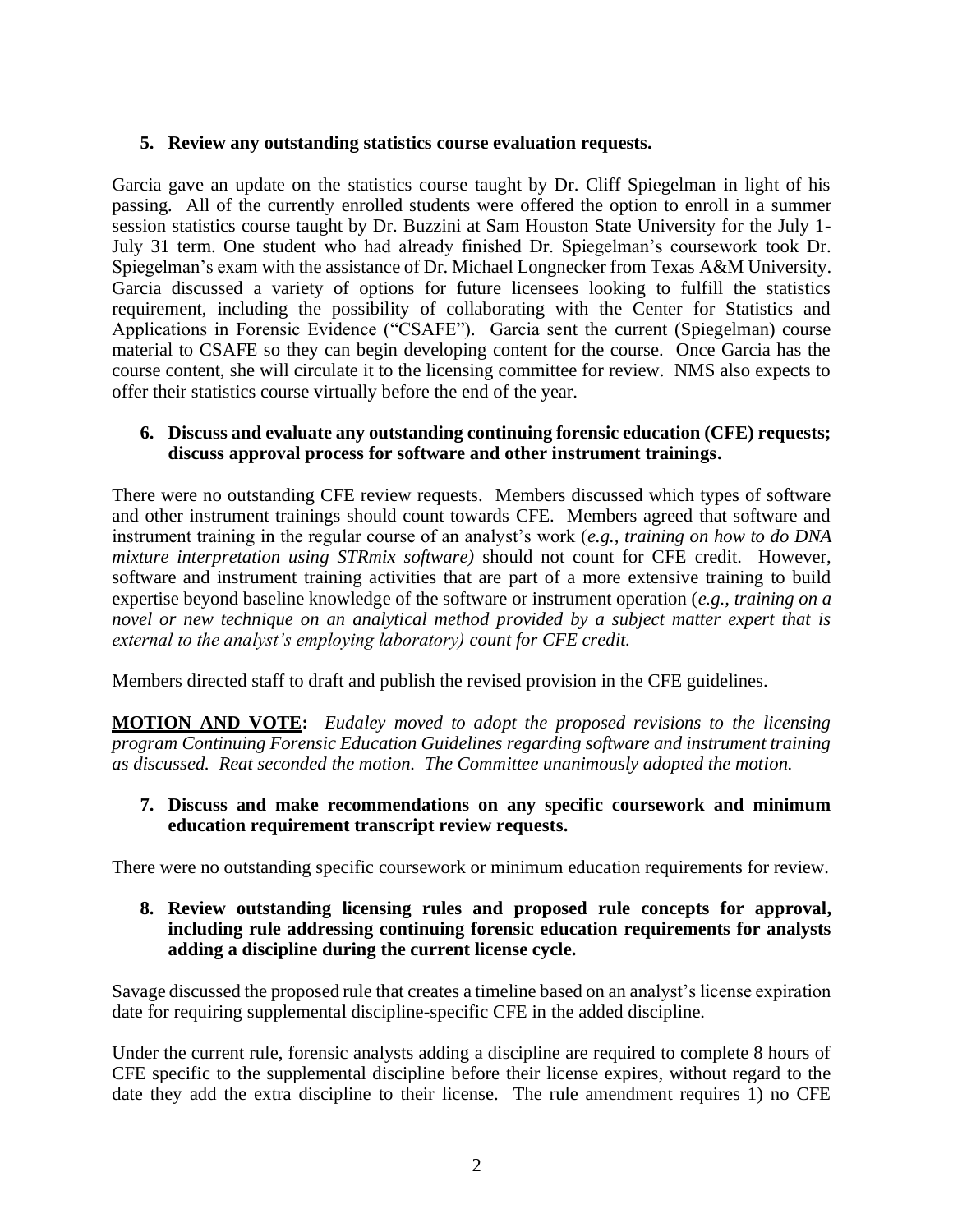specific to the supplemental discipline for analysts adding a supplemental discipline within 6 months of their current license expiration; 2) 4 hours of CFE specific to the supplemental discipline for analysts adding a discipline between 6 and 18 months of license expiration; and 3) the full 8 hours for analysts adding a discipline 18 or more months before license expiration.

**MOTION AND VOTE:** *Sailors moved to recommend adoption of rule change described above. Eudaley seconded the motion. The Committee unanimously adopted the motion.*

# **9. Discuss exam evaluation committee and development of new test questions; discuss exam training videos.**

Members and staff discussed the status of piloted exam questions and the development of a new set of questions to pilot for the General Forensic Analyst Licensing Exam. Staff will reconvene the Exam Evaluation Committee and anyone else who wants to participate in drafting exam questions. Guidelines for question drafting have been provided by the psychometricians. Garcia will circulate the guidelines to those participating in the exam evaluation committee for question development.

Members also discuss re-recording two of the exam training/study videos—Root Cause Analysis and Human Factors. Reat and Hilbig will assist in the re-recording of the study videos.

# **10. Discuss voluntary licensure for unaccredited forensic disciplines.**

Members discussed the status of the crime scene working group's development of recommended voluntary licensing rules for the discipline. The group is expected to meet in August to develop recommendations. Developments for other forensic disciplines has not yet began but is expected in the future for disciplines like latent prints and digital evidence.

Staff reported on the development of the unaccredited forensic discipline option to take the General Forensic Analyst Licensing Exam or Modified General Forensic Analyst Licensing Exam. The rule adoption related to the exam fee is expected to be published mid-August. Once the rule takes effect, staff can offer the exam (and charge the fee) to analysts in forensic disciplines not required to be accredited under Texas law.

# **11. Discuss and make recommendations regarding any Waiver Applications for Laboratory Support Personnel.**

There were no waiver applications for review at this meeting.

Reat discussed an inquiry from a laboratory about whether an employee taking a buccal swab, collecting ½ of one (of two) swabs for DNA testing needed a license per the licensing rules. The technician in the scenario decides which swab to sample from and selects the proper amount for DNA testing. If a technician handles evidence *and* makes decisions that can affect the downstream process of the evidence (*i.e., where to collect, how much to collect, etc.)* then the analyst would need a license.

# **12. Discuss and make recommendations regarding any outstanding criminal history results.**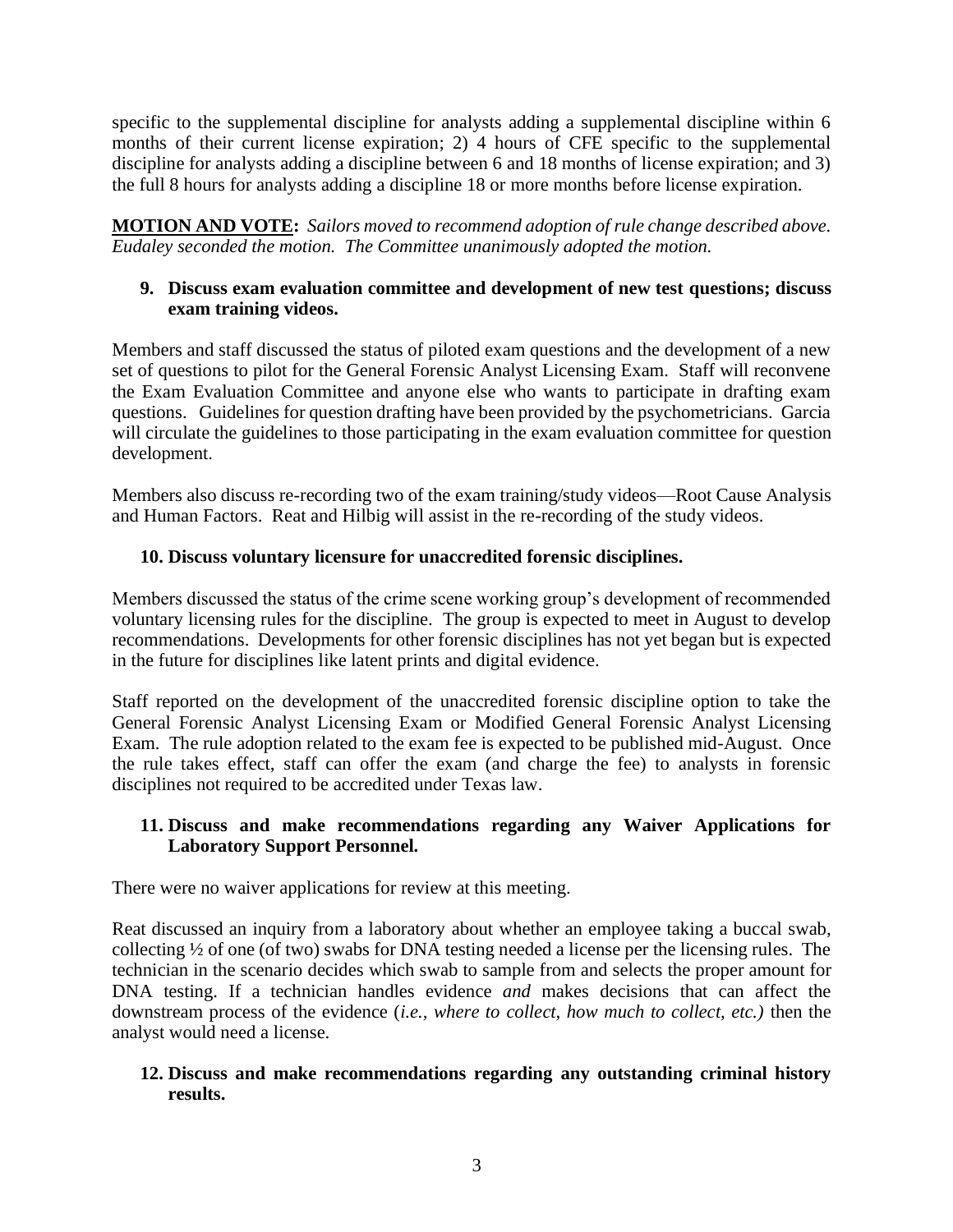There were no criminal history reports for review at this meeting.

# **13. Discuss and evaluate any technical reviewer license applications.**

There were no technical reviewer applications for review at this meeting.

#### **14. Discuss and evaluate any temporary license application requests.**

There were no temporary license applications for review at this meeting.

#### **15. Discuss and evaluate any fourth exam requests.**

There were no fourth exam requests for review at this meeting.

# **16. Update from Mandatory Legal and Professional Responsibility Training Development group.**

Garcia reported on the development of the Mandatory Legal and Professional Responsibility Training course with SHSU. The course is being finalized by SHSU staff. The course should be available before the end of August. The course will not delay renewal of licensure for analysts.

# **17. Update and discussion of new OSAC Registry standards to be adopted by the Commission, including the development of collaborative work groups to discuss new standards.**

Garcia described comments from the collaborative working group of toxicologists formed by the Texas Association of Crime Laboratory Directors and their President, Peter Stout to address OSAC standards published for the discipline. The group has made recommendations on two toxicology standards thus far as follows:

**ANSI/ASB Best Practice Recommendation 037.** This is a reasonable recommendation that many labs will be able to comply with. However, when TFSC adopts this document, it should be made clear that this document is a **RECCOMENDATION**. Also, it should be clear that the referenced SWGTOX document that details education and experience is also a recommendation. As was discussed during the establishment of the Texas state licensure program, these recommendations exceed the basis for licensure and could then present challenges for some laboratories in the state.

**ANSI/ASB Standard 017.** Again, a reasonable standard (and is a standard). Not all labs in the state currently adhere to this standard. We recommend at least a 1-year period for laboratories to adopt this standard statewide.

The Commission will review the comments at its October 23, 2020 meeting and address several other published OSAC standards, including the recently published DNA standards.

#### **18. Update from the Texas Association of Crime Laboratory Directors.**

There was no update from the TACLD.